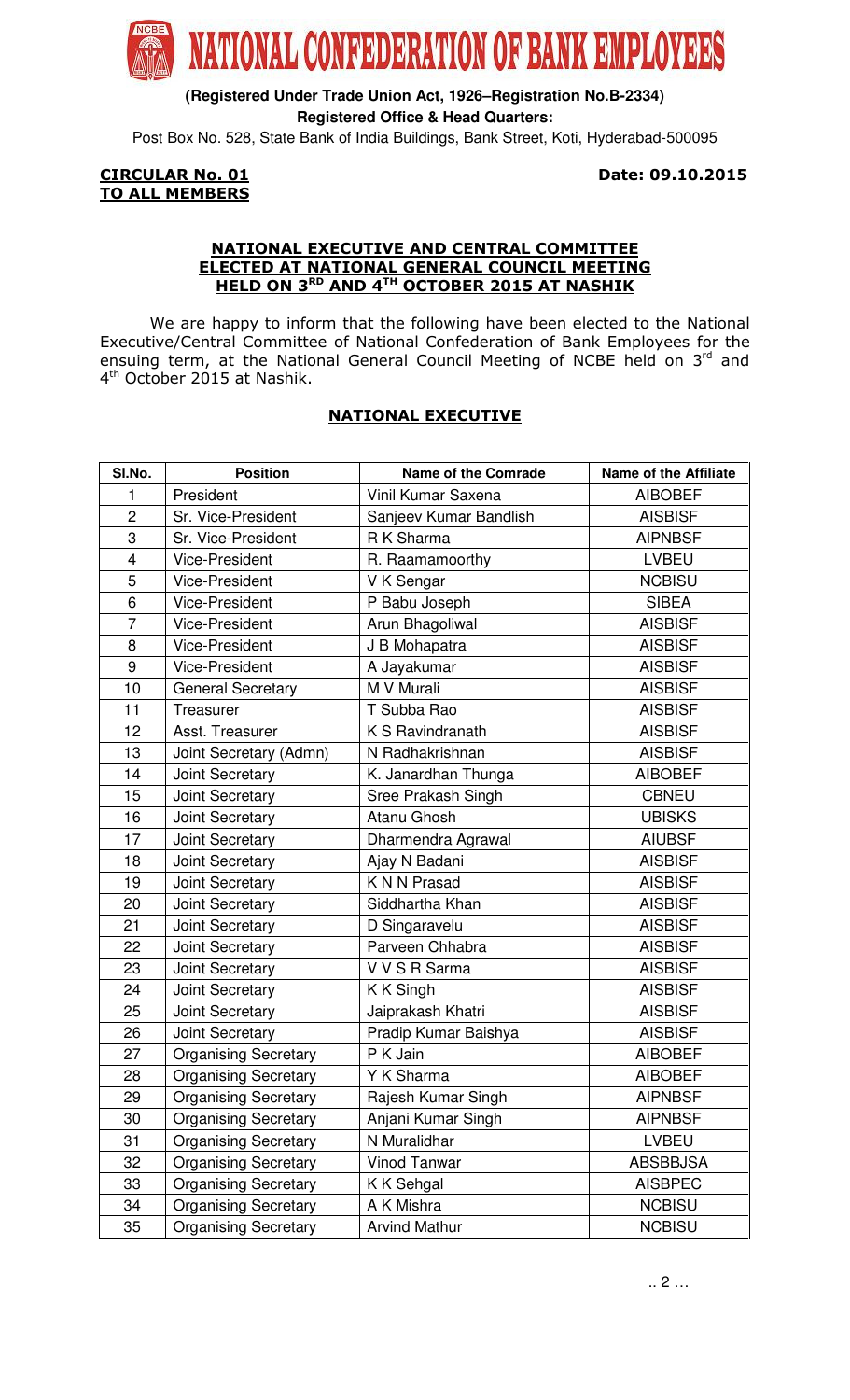36 | Organising Secretary | U Vijaya Shankar Shenoy | SBMEA 37 | Organising Secretary | Peter Anto Nellissery | SIBEA 38 Organising Secretary Rakesh Pandey AIUBSF 39 Organising Secretary K L Shiyani AISBISF 40 | Organising Secretary | M C Mangsuli | AISBISF 41 | Organising Secretary | Gautham Banerjee | AISBISF 42 | Organising Secretary | Rajendra Singh Rana | AISBISF 43 | Organising Secretary | S P Behera | AISBISF 44 | Organising Secretary | H B S Batra | AISBISF 45 Organising Secretary S M Selvaraj AISBISF 46 | Organising Secretary | Anil Verma | AISBISF 47 | Organising Secretary | Philip Koshi | AISBISF 48 | Organising Secretary | Akhilesh Mohan | AISBISF 49 Organising Secretary Hari Prabhu AISBISF 50 | Organising Secretary | P Bhaskara Rao | AISBISF 51 | Organising Secretary | Debasis Chakraborty | AISBISF 52 | Organising Secretary<br>
(Ladies) Organising Scciencity C. Sandhya (Ladies) AISBISF 53 | Organising Secretary<br>
(Sub-Staff) Surinder Singh AISBISF

#### CENTRAL COMMITTEE MEMBERS

| SI.No.          | Name of the Comrade               | Name of the Affiliate |
|-----------------|-----------------------------------|-----------------------|
| 1               | S R Dhankar                       | <b>ABSBBJSA</b>       |
| $\overline{2}$  | Poonam Rajora                     | <b>ABSBBJSA</b>       |
| $\overline{3}$  | <b>Vinay Saxena</b>               | <b>AIBOBEF</b>        |
| $\overline{4}$  | P G M Panicker                    | <b>AIBOBEF</b>        |
| $\overline{5}$  | $\overline{K} \overline{K}$ Verma | <b>AIBOBEF</b>        |
| $\overline{6}$  | Shruti Avadhane                   | <b>AIBOBEF</b>        |
| $\overline{7}$  | Jayant Gangadhar Darshane         | <b>AIBOBEF</b>        |
| $\overline{8}$  | Uma Shankar Srivastav             | <b>AIPNBSF</b>        |
| $\overline{9}$  | Dileep Kumar Goyal                | <b>AIPNBSF</b>        |
| 10              | Suman Kumar                       | <b>AIPNBSF</b>        |
| 11              | Sanjay Telang                     | <b>AIUBSF</b>         |
| 12              | Prem Kumar                        | <b>AIUBSF</b>         |
| 13              | T P Sharma                        | <b>AIUBSF</b>         |
| 14              | Kamlesh Singh                     | <b>CBNEU</b>          |
| 15              | N Murugesan                       | <b>LVBEU</b>          |
| 16              | K Manikandan                      | <b>LVBEU</b>          |
| 17              | Navin Kapoor                      | <b>NCBISU</b>         |
| 18              | <b>Biswamoy Dey</b>               | <b>NCBISU</b>         |
| 19              | M Venkatesh Naidu                 | <b>NCBISU</b>         |
| 20              | <b>B N Dubey</b>                  | <b>NCRRBE</b>         |
| $\overline{21}$ | M K Chandrappa                    | <b>SBMEA</b>          |
| 22              | Dorai Raju                        | <b>SBMEA</b>          |
| $\overline{23}$ | <b>Ousepachhan Chiramel</b>       | <b>SIBEA</b>          |
| 24              | P I Mathai                        | <b>SIBEA</b>          |
| 25              | Dipankar Ray Chaudhuri            | <b>UBISKS</b>         |
| 26              | Kamlesh Kumar                     | <b>UCBF</b>           |
| 27              | Sanjeev Kumar Mishra              | <b>UCBF</b>           |
| 28              | J Jeya Xavier Sahaya Joe          | <b>NCBC</b>           |
| $\overline{29}$ | Anil M Shah                       | <b>AISBISF</b>        |
| 30              | Prakash Vorce                     | <b>AISBISF</b>        |
| 31              | Sandip Bhatt                      | <b>AISBISF</b>        |
| $\overline{32}$ | Subhash Patel                     | <b>AISBISF</b>        |
| 33              | C K Sudarshan                     | <b>AISBISF</b>        |
| 34              | K R Shenoy                        | <b>AISBISF</b>        |
| $\overline{35}$ | E M Ginde                         | <b>AISBISF</b>        |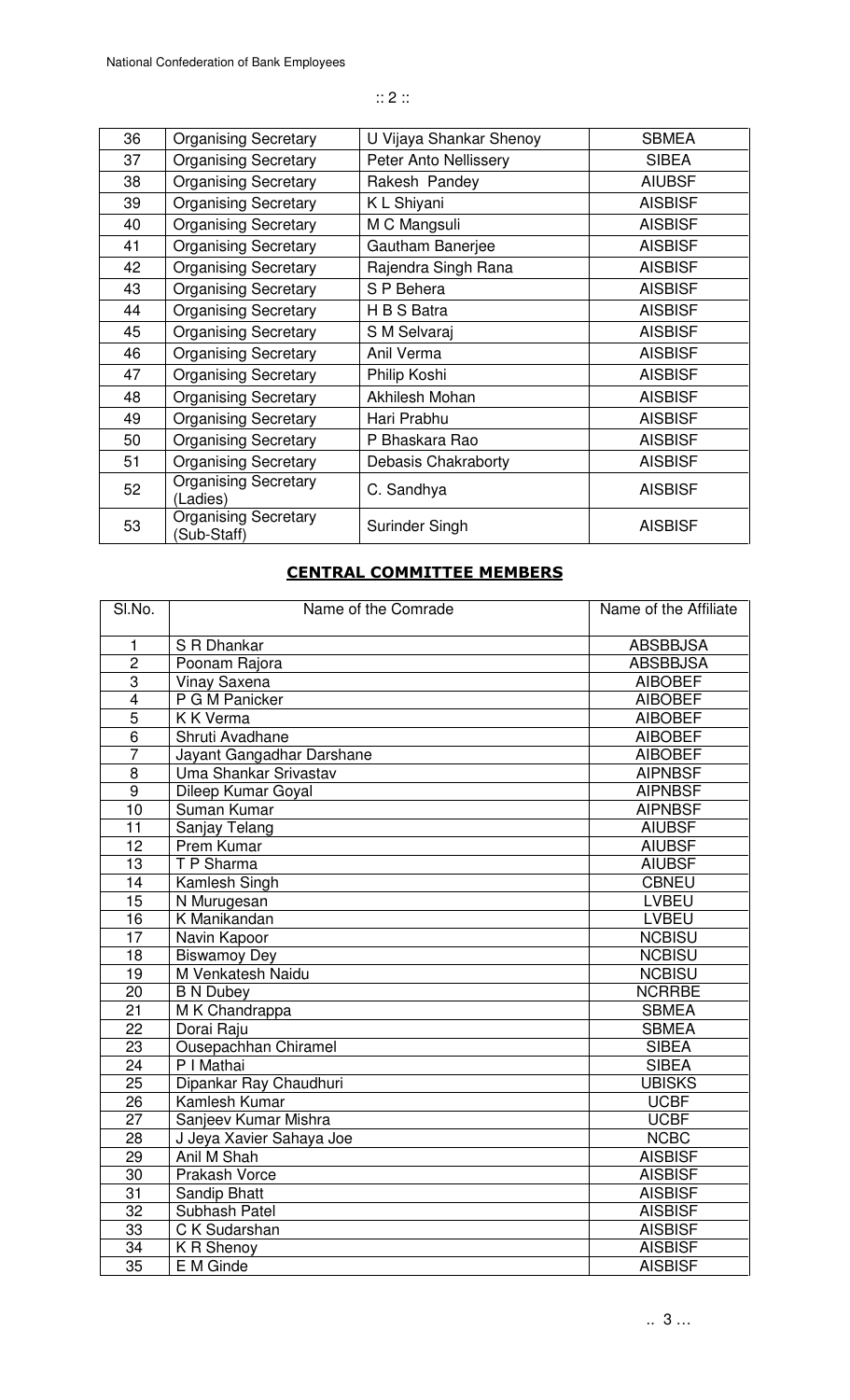| 36              | Shyamal Kr Chakaraborty       | <b>AISBISF</b> |
|-----------------|-------------------------------|----------------|
| 37              | Syed Maqbool Ahmmad           | <b>AISBISF</b> |
| 38              | <b>Ashok Banerjee</b>         | <b>AISBISF</b> |
| 39              | <b>Basabjit Roy Choudhury</b> | <b>AISBISF</b> |
| 40              | Animesh Chatterjee            | <b>AISBISF</b> |
| 41              | Ramesh M Burlawar             | <b>AISBISF</b> |
| 42              | Rajat Mohan Verma             | <b>AISBISF</b> |
| 43              | Rajesh Kathel                 | <b>AISBISF</b> |
| 44              | A L Madhuraj                  | <b>AISBISF</b> |
| 45              | N C Behera                    | <b>AISBISF</b> |
| 46              | R K Mohapatra                 | <b>AISBISF</b> |
| 47              | S C Mishra                    | <b>AISBISF</b> |
| 48              | Satish Bhaskar                | <b>AISBISF</b> |
| 49              | C M Bhambri                   | <b>AISBISF</b> |
| 50              | Ashish Kr Sharma              | <b>AISBISF</b> |
| 51              | <b>B S Sahni</b>              | <b>AISBISF</b> |
| 52              | K Ayyanar                     | <b>AISBISF</b> |
| 53              | <b>K</b> Thamilvel            | <b>AISBISF</b> |
| 54              | C Anbalagan                   | <b>AISBISF</b> |
| 55              | V S Jayasankar                | <b>AISBISF</b> |
| 56              | Gopal Sharma                  | <b>AISBISF</b> |
| 57              | Vakil Ali                     | <b>AISBISF</b> |
| 58              | G L Aseeja                    | <b>AISBISF</b> |
| 59              | Samdarshi Barthwal            | <b>AISBISF</b> |
| 60              | K S Basera                    | <b>AISBISF</b> |
| 61              | K Jagannadha Rao              | <b>AISBISF</b> |
| 62              | <b>B</b> Deenadayal           | <b>AISBISF</b> |
| 63              | M Krishna                     | <b>AISBISF</b> |
| 64              | V Venkateswarlu               | <b>AISBISF</b> |
| 65              | V Srinivas                    | <b>AISBISF</b> |
| 66              | G V Ramana                    | <b>AISBISF</b> |
| 67              | R Vijaya Kumar                | <b>AISBISF</b> |
| 68              | A Raghavan                    | <b>AISBISF</b> |
| 69              | Roop Ram Tewari               | <b>AISBISF</b> |
| 70              | Anupam Kumar                  | <b>AISBISF</b> |
| 71              | Raju Rai                      | <b>AISBISF</b> |
| 72              | S Sengupta                    | <b>AISBISF</b> |
| 73              | Anuradha Kulkarni             | <b>AISBISF</b> |
| 74              | Balasaheb Wagh                | <b>AISBISF</b> |
| $\overline{75}$ | Sunil Durge                   | <b>AISBISF</b> |
| 76              | Ujwala Sawant                 | <b>AISBISF</b> |
| 77              | Shilpa Gore                   | <b>AISBISF</b> |
| 78              | Shailesh Magdum               | <b>AISBISF</b> |
| 79              | <b>Bidyut Kr Deb</b>          | <b>AISBISF</b> |
| 80              | Pranab Kumar Thakuria         | <b>AISBISF</b> |
| 81              | Dibakar Chakaraborty          | <b>AISBISF</b> |

## CENTRAL COMMITTEE MEMBERS REPRESENTING STATE FEDERATIONS

| 82 | Kantilal M Parmar  | Gujarat                 | <b>AISBISF</b> |
|----|--------------------|-------------------------|----------------|
| 83 | Vijayeendra        | Karnataka               | <b>AISBISF</b> |
| 84 | Ganesh Kamath      | Karnataka               | <b>AIBOBEF</b> |
| 85 | Krishna Chatterjee | West Bengal             | <b>AISBISF</b> |
| 86 | Pankaj Saxena      | Madhya Pradesh          | <b>AISBISF</b> |
| 87 | Dilip Chawla       | Madhya Pradesh          | <b>AISBISF</b> |
| 88 | Shivbrat Bardhen   | Chattisgarh             | <b>AISBISF</b> |
| 89 | Rajesh Rawat       | Chattisgarh             | <b>AISBISF</b> |
| 90 | T P Singh          | Punjab & Chandigarh     | <b>AISBISF</b> |
| 91 | D C Landra         | Punjab & Chandigarh     | <b>AISBISF</b> |
| 92 | D K Malhotra       | Haryana                 | <b>AISBISF</b> |
| 93 | Sanjay Sood        | Haryana                 | <b>AISBISF</b> |
| 94 | D S Thakur         | <b>Himachal Pradesh</b> | <b>AISBISF</b> |
| 95 | S L Hans           | Jammu & Kashmir         | <b>AISBISF</b> |
| 96 | C S Kohli          | Jammu & Kashmir         | <b>AISBISF</b> |